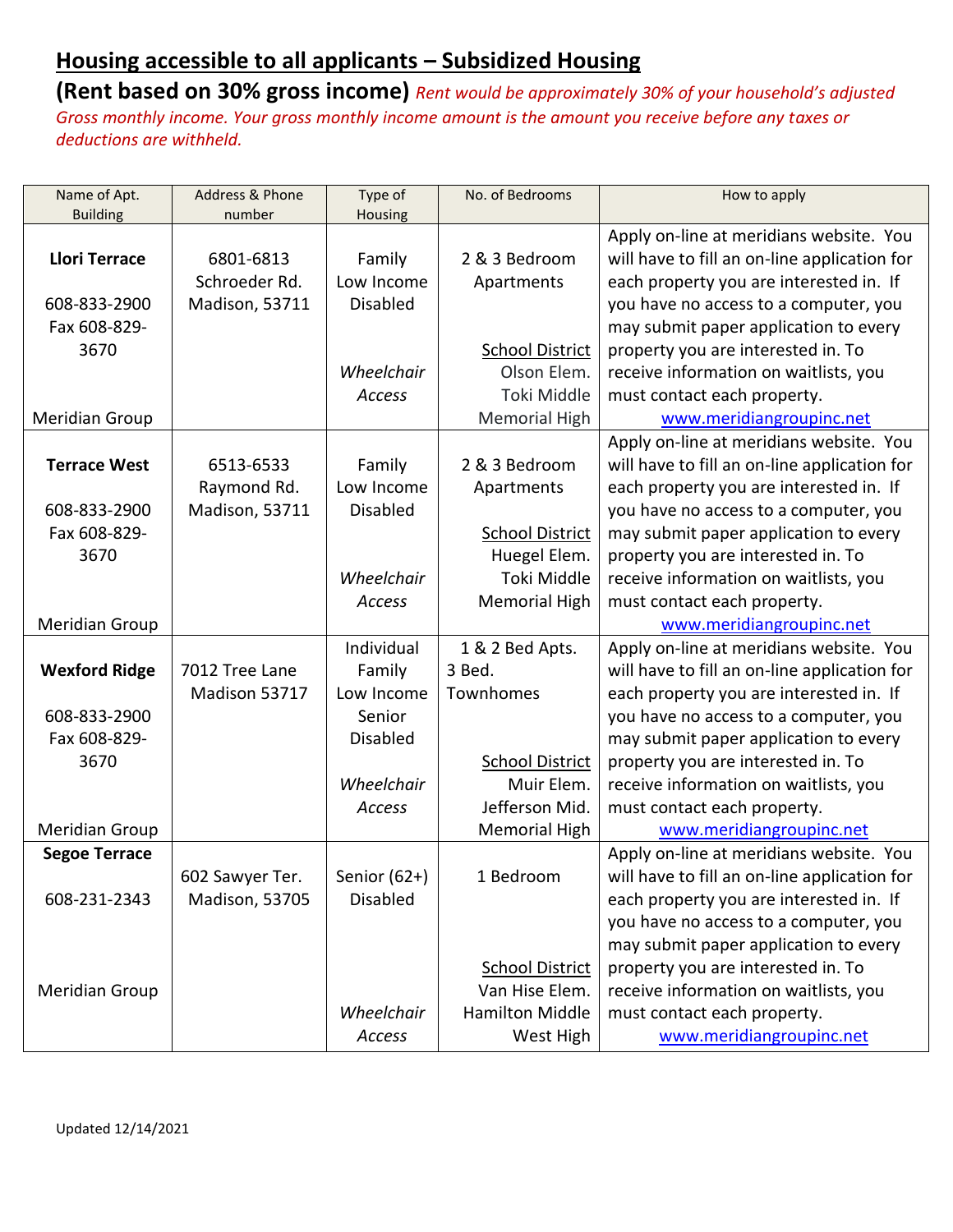**(Rent based on 30% gross income)** *Rent would be approximately 30% of your household's adjusted Gross monthly income. Your gross monthly income amount is the amount you receive before any taxes or deductions are withheld.*

| <b>Prairie Crossing</b> |                      |                 | 2 Bedroom              | Max occupancy is 4 people per apt.           |
|-------------------------|----------------------|-----------------|------------------------|----------------------------------------------|
|                         | 2418 Allied Dr.      | Family          | Apartments             | Currently there is a waiting list. If        |
|                         | Madison, 53711       | Low Income      |                        | interested in units, call, stop by office or |
| 608-277-1715            |                      | Senior          | <b>School District</b> | email to put your name on the wait list.     |
| Fax 608-277-            |                      | <b>Disabled</b> | (Zone Opt El)          | Once a unit is available, they will contact  |
| 1718                    |                      |                 | Crestwood              | you and have you fill out application.       |
|                         |                      |                 | Stephens               | They have 20 section 8 apts., & 28 apts.     |
|                         |                      |                 | (Zone Opt MS)          | Section 42                                   |
|                         |                      |                 | Jefferson              |                                              |
| Team                    |                      | Wheelchair      | Toki                   | Email: prairiecrossingapts@gmail.om          |
| Management              |                      | Access          | Memorial High          |                                              |
|                         |                      |                 |                        | Website: www.teammanagement.net              |
| <b>East Terrace</b>     |                      |                 |                        | Apply on-line at meridians website. You      |
|                         | 4502-4514            | Family          | 2 & 3 Bedroom          | will have to fill an on-line application for |
| 608-838-8644            | <b>Cottage Grove</b> | Low Income      | Apartments             | each property you are interested in. If      |
| Fax 608-467-            | Rd.                  | Senior          |                        | you have no access to a computer, you        |
| 1333                    | Madison, 53716       | <b>Disabled</b> | <b>School District</b> | may submit paper application to every        |
|                         |                      |                 | Kennedy Elem           | property you are interested in. To           |
|                         |                      |                 | Whitehorse MS          | receive information on waitlists, you        |
|                         |                      |                 | La Follette High       | must contact each property.                  |
| Meridian                |                      |                 |                        | www.meridiangroupinc.net                     |
| Homestead               |                      |                 |                        | Apply on-line at meridians website. You      |
|                         | 5501 Osborne Dr.     | Family          | 2 & 3 Bedroom          | will have to fill an on-line application for |
| 608-838-8644            | McFarland, 53558     | Low Income      | Townhomes              | each property you are interested in. If      |
| Fax 608-467-            |                      | Senior          |                        | you have no access to a computer, you        |
| 1333                    |                      | <b>Disabled</b> |                        | may submit paper application to every        |
|                         |                      |                 | <b>School District</b> | property you are interested in. To           |
|                         |                      |                 | McFarland Prim.        | receive information on waitlists, you        |
|                         |                      |                 | <b>Indian Mound MS</b> | must contact each property.                  |
|                         |                      |                 | <b>McFarland High</b>  |                                              |
| Meridian                |                      |                 |                        | www.meridiangroupinc.net                     |
| Homestead               |                      |                 |                        | Apply on-line at meridians website. You      |
|                         | 5910 Anthony St      | <b>Seniors</b>  | 1 Bedroom              | will have to fill an on-line application for |
| 608-838-8644            | McFarland, 53558     | <b>Disabled</b> | Apartments             | each property you are interested in. If      |
| Fax 608-467-            |                      |                 |                        | you have no access to a computer, you        |
| 1333                    |                      |                 |                        | may submit paper application to every        |
|                         |                      |                 | <b>School District</b> | property you are interested in. To           |
|                         |                      |                 | McFarland Prim.        | receive information on waitlists, you        |
|                         |                      |                 | <b>Indian Mound MS</b> | must contact each property.                  |
|                         |                      |                 | <b>McFarland High</b>  |                                              |
| Meridian                |                      |                 |                        | www.meridiangroupinc.net                     |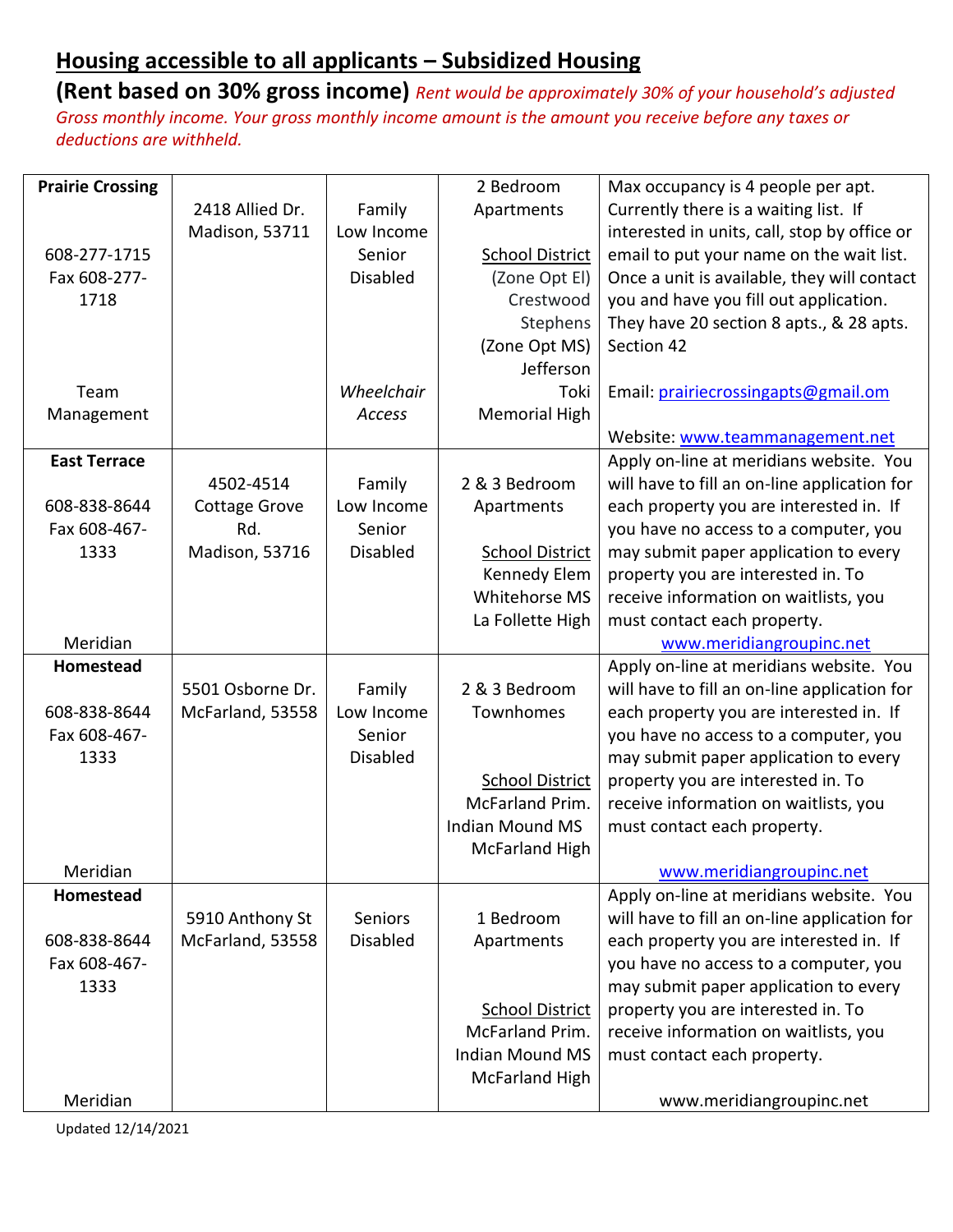| <b>Kennedy Heights</b>  |                         | Family          |                        | Apply on-line at meridians website. You      |
|-------------------------|-------------------------|-----------------|------------------------|----------------------------------------------|
|                         | 199 Kennedy             | Low Income      | 2 & 3 Bedroom          | will have to fill an on-line application for |
| 608-244-3044            | Heights                 | Senior          | Townhomes              | each property you are interested in. If      |
|                         | Madison, 53704          | <b>Disabled</b> |                        | you have no access to a computer, you        |
|                         |                         |                 |                        | may submit paper application to every        |
|                         |                         |                 | <b>School District</b> | property you are interested in. To           |
| Meridian                |                         |                 | Lindbergh Elem         | receive information on waitlists, you        |
|                         |                         |                 | <b>Black Hawk MS</b>   | must contact each property.                  |
|                         |                         |                 | East High              | www.meridiangroupinc.net                     |
| <b>Lakeview Village</b> |                         |                 |                        | Apply on-line at meridians website. You      |
|                         | 6205-6333               | Family          | 2 & 3 Bedroom          | will have to fill an on-line application for |
| 608-231-2343            | Maywood Ave.            | Low Income      | Apartments             | each property you are interested in. If      |
|                         | Middleton, 53562        | Senior          |                        | you have no access to a computer, you        |
|                         |                         | <b>Disabled</b> |                        | may submit paper application to every        |
|                         |                         |                 | <b>School District</b> | property you are interested in. To           |
|                         |                         | Wheelchair      | Sauk Trail Elem.       | receive information on waitlists, you        |
| Meridian                |                         | Access          | <b>Kromrey MS</b>      | must contact each property.                  |
|                         |                         |                 | Middleton High         | www.meridiangroupinc.net                     |
|                         |                         |                 |                        |                                              |
| <b>Meadow Park</b>      |                         |                 |                        | Apply on-line at meridians website. You      |
|                         | 67 North                | Family          | 2 & 3 Bedroom          | will have to fill an on-line application for |
| 608-838-8644            | <b>Walbridge Street</b> | Low Income      | Townhomes              | each property you are interested in. If      |
|                         | Madison, 53714          | Senior          |                        | you have no access to a computer, you        |
|                         |                         | <b>Disabled</b> |                        | may submit paper application to every        |
|                         |                         |                 |                        | property you are interested in. To           |
|                         |                         |                 | <b>School District</b> | receive information on waitlists, you        |
|                         |                         | Wheelchair      | Schenk Elem.           | must contact each property.                  |
| Meridian                |                         | Access          | <b>Whitehorse MS</b>   |                                              |
|                         |                         |                 | La Follette High       | www.meridiangroupinc.net                     |
| Eleven 41 Main          |                         |                 |                        |                                              |
|                         | 1141 West Main          | Family          | 1-3 Bedroom            | Underground parking with fee or surface      |
| 608-837-8262            | Street                  | Low Income      | Apartments             | parking for free. Community room,            |
|                         | Sun Prairie,            | Senior          |                        | fitness center, outdoor patio, elevators     |
| Fax 608-825-            | 53590                   | <b>Disabled</b> |                        | available. Pets welcome including dogs,      |
| 4880                    |                         |                 | <b>School District</b> | some restrictions may apply.                 |
|                         |                         |                 | West side Elem.        |                                              |
|                         |                         | Wheelchair      | Cardinal upper         | Applications are located at 415 S. Bird      |
|                         |                         | Access          | middle                 | Street. Pick them up in person or            |
|                         |                         |                 | SP High School         | call/email RNield@GormanUSA.com              |
|                         |                         |                 |                        | \$20 application fee for each household      |
|                         |                         |                 |                        | member required.                             |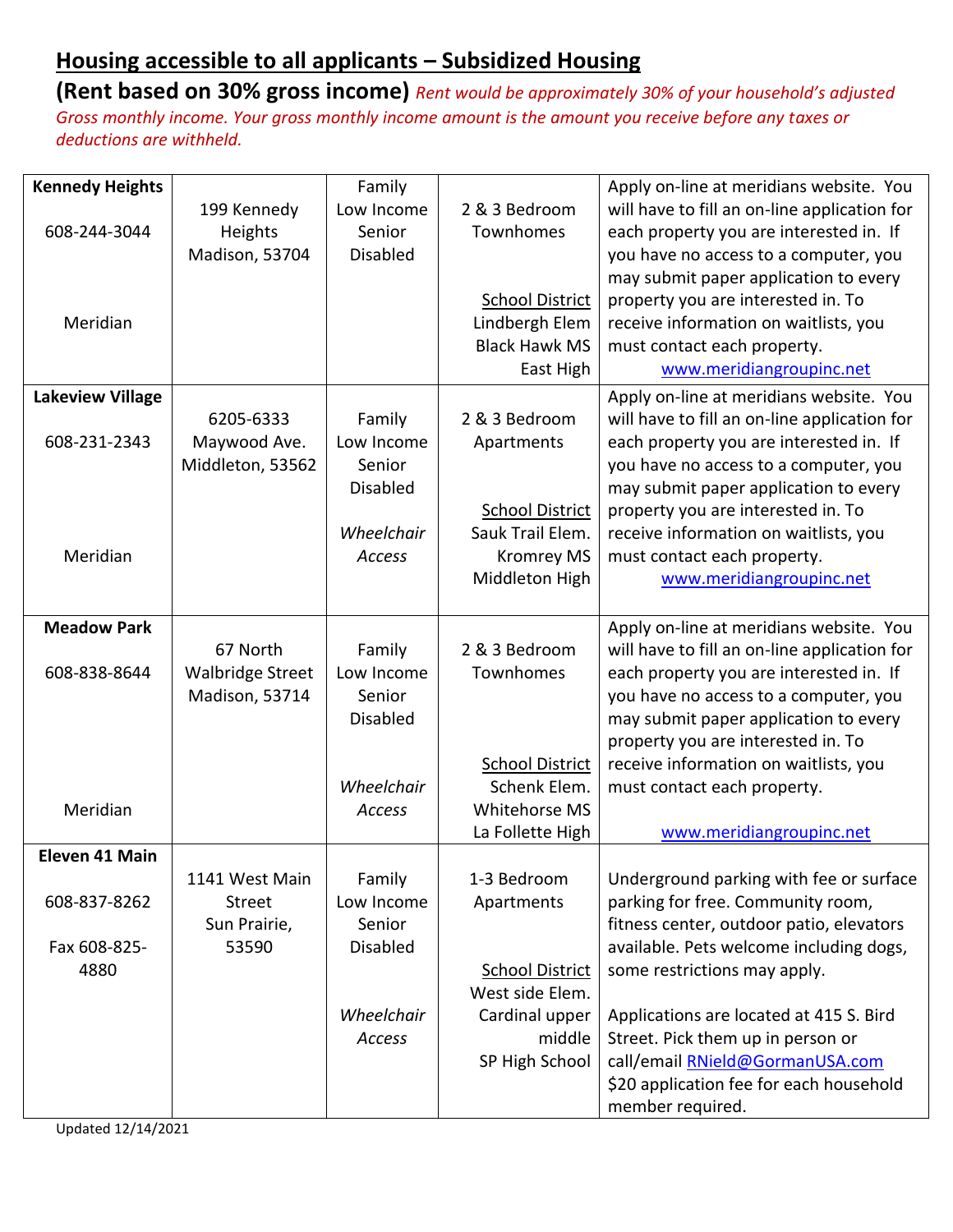**(Rent based on 30% gross income)** *Rent would be approximately 30% of your household's adjusted Gross monthly income. Your gross monthly income amount is the amount you receive before any taxes or deductions are withheld.*

| <b>Sunny Hill</b>    |                   |                 |                           | Apply on-line at meridians website. You      |
|----------------------|-------------------|-----------------|---------------------------|----------------------------------------------|
|                      | 708 Frances Ct.   | Family          | 1, 2 & 3 Bedrooms         | will have to fill an on-line application for |
| 608-837-2768         | Sun Prairie,      | Low Income      | Apartments                | each property you are interested in. If      |
|                      | 53590             | Senior          |                           | you have no access to a computer, you        |
|                      |                   | <b>Disabled</b> |                           | may submit paper application to every        |
|                      |                   |                 | <b>School District</b>    | property you are interested in. To           |
|                      |                   |                 | Creekside Elem.           | receive information on waitlists, you        |
|                      |                   |                 | <b>Prairie View MS</b>    | must contact each property.                  |
| Meridian             |                   |                 | <b>Cardinal Heights</b>   |                                              |
|                      |                   |                 | <b>HS</b>                 | www.meridiangroupinc.net                     |
| <b>Vescaya Court</b> |                   |                 | 2 Bed w/1.5 Bath          | Call DAK for openings/waiting list info.     |
|                      | 30-40 N. Shore    | Family          | Townhouse                 | DAK will email and/or mail an                |
| 608-822-7368         | Dr.               | Low Income      |                           | application to you. You may download         |
| Fax 608-822-         | Belleville, 53508 | Senior          | 3 Bed w/1.5 Bath          | application from their website.              |
| 4779                 |                   | <b>Disabled</b> | Townhouse                 | **Belleville senior citizens program         |
|                      |                   |                 |                           | provides transportation services to          |
| DAK Mgmt.            |                   |                 | <b>School District</b>    | <b>Madison and Monroe</b>                    |
| Group                |                   |                 | <b>Belleville Schools</b> |                                              |
|                      |                   |                 |                           | www.dakgroup.org                             |
| <b>Northport Apt</b> |                   | Individual      | 1, 2 & 3 bedroom          | Pick up & drop off application at: 1740      |
|                      | 1740 Northport    | Low Income      |                           | Northport Dr. Application must be            |
| 608-249-9281         | <b>Drive</b>      | Family          | <b>School District</b>    | approved before placement on wait list.      |
| Fax 608-249-         | Madison, 53704    | Senior          | Lakeview Elem             | No mailing of apps., unless out of state.    |
| 5410                 |                   | Disabled        | <b>Blackhawk MS</b>       |                                              |
|                      |                   |                 | East High                 |                                              |
| Housing              |                   | Wheelchair      |                           | www.hmabw.org                                |
| <b>Ministries</b>    |                   | Access          |                           |                                              |
| <b>Packer</b>        |                   |                 |                           | Pick up & drop off application at: 1740      |
| <b>Townhomes</b>     | 1927 Northport    | Individual      | 1, 2 & 3 Bedroom          | Northport Dr. Application must be            |
|                      | Dr.               | Family          | Townhomes                 | approved before placement on wait list.      |
| 608-249-0160         | Madison, 53704    | Low Income      |                           | No mailing of apps., unless out of state.    |
| Fax 608-249-         |                   | Senior          | <b>School District</b>    | Call 249-9281 to receive info. on waiting    |
| 5410                 |                   | <b>Disabled</b> | Mendota Elem              | list.                                        |
|                      |                   |                 | Sherman MS                |                                              |
| Housing              |                   |                 | East High                 | www.hmabw.org                                |
| <b>Ministries</b>    |                   |                 |                           |                                              |
| <b>Belleville</b>    |                   |                 |                           | Call for openings/waiting list info. They    |
| <b>Meadows</b>       |                   | Individual      | 1 & 2 Bedroom             | will email, fax, or mail application. Their  |
|                      | 122               | Family          | Apartments                | website is under construction right now.     |
| 608-784-2935         | W. School St.     | Low Income      |                           | Application must be approved to be           |
| 800-944-4866         | Belleville, 53508 | Senior          |                           | placed on waiting list.                      |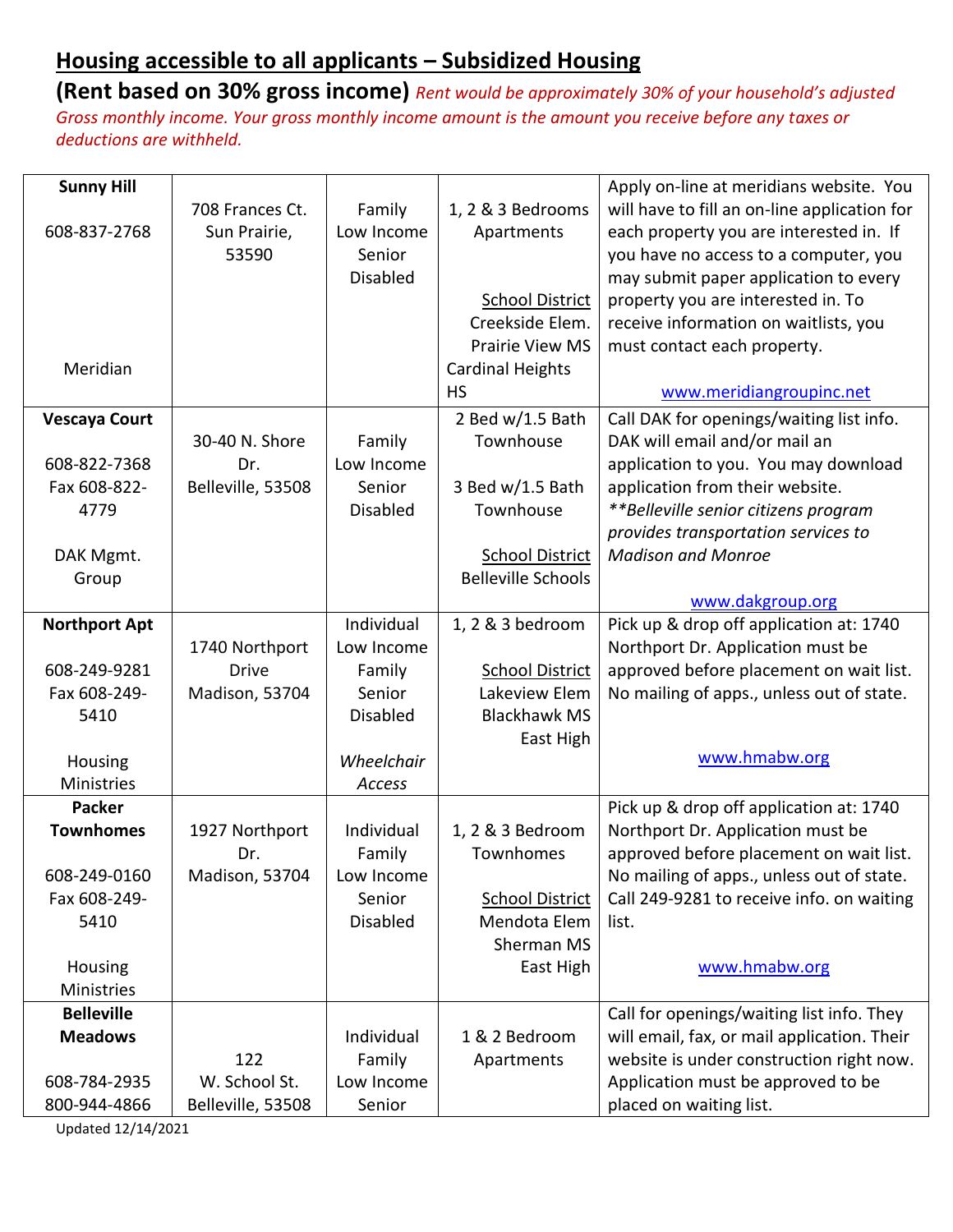| Fax 608-354-            |                   | <b>Disabled</b> |                           |                                              |
|-------------------------|-------------------|-----------------|---------------------------|----------------------------------------------|
| 0903                    |                   |                 |                           |                                              |
|                         |                   |                 | <b>School District</b>    |                                              |
| Horizon                 |                   |                 | <b>Belleville Schools</b> | www.hmgapt.com                               |
| Management              |                   |                 |                           |                                              |
| Group                   |                   |                 |                           |                                              |
| <b>Burr Oaks Senior</b> |                   |                 | 1 & 2 Bedroom             | Call to request application, and/or          |
| Apts.                   | 2417 Cypress      | Senior 62+      | Apartments                | waitlist information. Completed              |
|                         | Way               |                 |                           | applications may be submitted by mail        |
| 608-250-2585            | Madison, 53713    |                 | <b>School District</b>    | or in person to property site.               |
|                         |                   |                 | Midvale & Lincoln         |                                              |
|                         |                   |                 | ΕL                        |                                              |
| Horizon                 |                   |                 | Cherokee Middle           |                                              |
| Management              |                   |                 | (Zone Opt HS)             |                                              |
| <b>Services</b>         |                   |                 | East High                 |                                              |
|                         |                   |                 | La Follette High          |                                              |
|                         |                   |                 | <b>Memorial High</b>      | www.horizonseniorhousing.com                 |
|                         |                   |                 | West High                 |                                              |
| <b>Fordem Towers</b>    |                   | Low Income      | 2 Bedroom                 | Application are processed through Rivers     |
|                         | 1622 & 1750       | Family          | Apartments                | Edge apts. - 1614 Fordem Ave. Call to        |
| 608-241-4179            | Fordem Ave.       | Senior          |                           | put name on wait list. When there is a       |
| Fax 608-241-            | Madison, 53704    | <b>Disabled</b> | <b>School District</b>    | unit available, they contact people from     |
| 6614                    |                   |                 | Lapham Elem               | their wait list to fill out application.     |
|                         |                   | Wheelchair      | Marquette Elem            |                                              |
| Monarch Mgmt.           |                   | Access          | O'Keeffe Middle           |                                              |
| Group                   |                   |                 | East High                 | www.riversedgemadison.com                    |
| <b>McKee Park</b>       |                   |                 | 1 Bedroom                 | Pickup application or request to have it     |
|                         | 2931              | Senior $(62+)$  | Apartment                 | mailed. After application is submitted       |
| 608-273-9330            | Chapel Valley Rd. | <b>Disabled</b> |                           | they will determine if you financially       |
|                         | Fitchburg, 53711  |                 |                           | qualify to be on waiting list. They will not |
| Independent             |                   |                 | <b>School District</b>    | fully process application until there is an  |
| Living                  |                   |                 | Leopold Elm               | opening                                      |
|                         |                   |                 | Cherokee Middle           |                                              |
|                         |                   |                 | West High                 | www.independentlivinginc.org                 |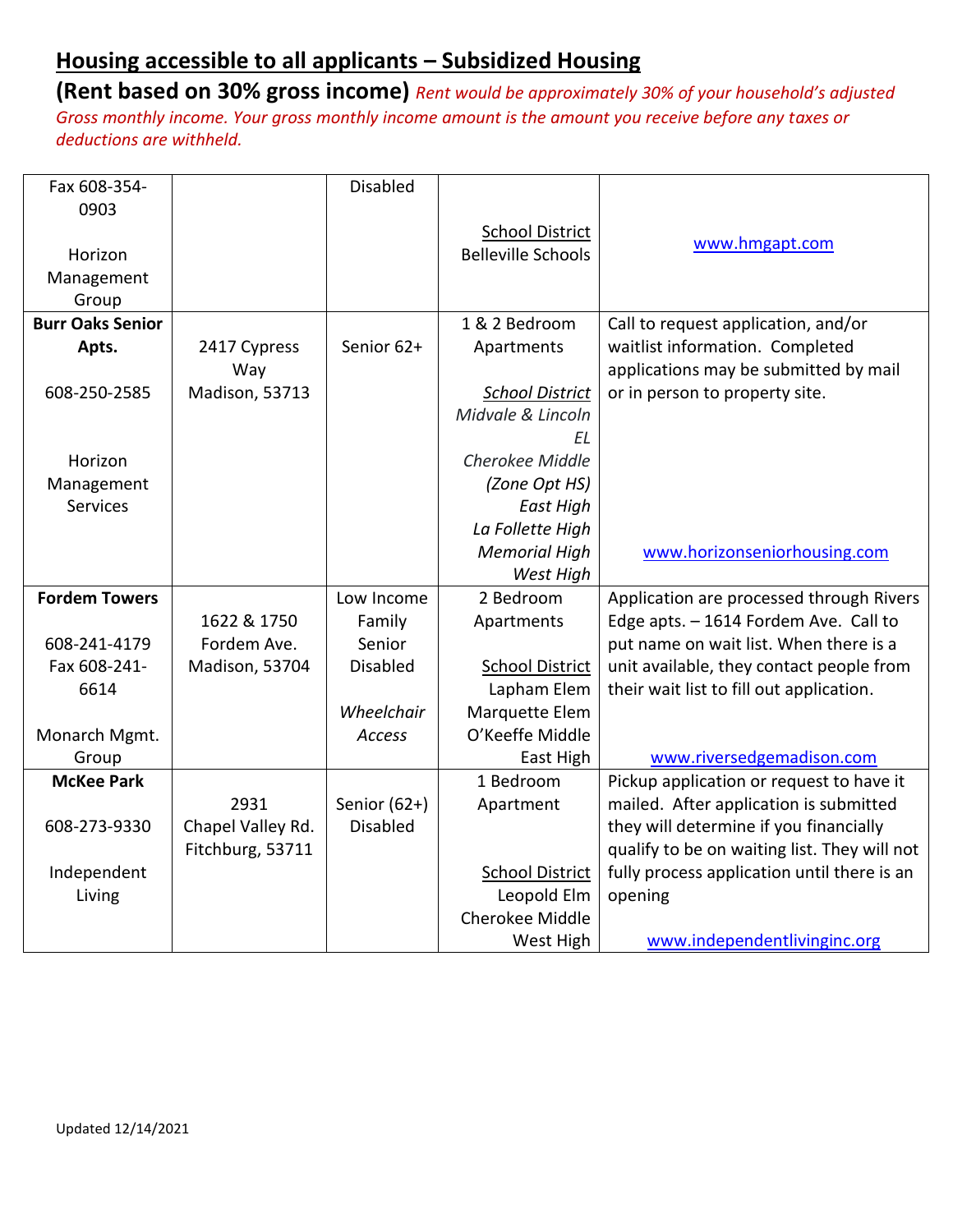| <b>Monona</b>                 |                   |                 |                                         | Pickup application or request to have it                                       |
|-------------------------------|-------------------|-----------------|-----------------------------------------|--------------------------------------------------------------------------------|
| <b>Meadows</b>                | 250 Femrite Drive | Senior $(62+)$  | Studio                                  | mailed. After application is submitted                                         |
|                               | Monona, 53716     | Disability      | 1 Bedroom                               | they will determine if you financially                                         |
|                               |                   | (must have      | Apartments                              | qualify to be on waiting list. They will not                                   |
| 608-221-4422                  |                   | a mobility      |                                         | fully process application until there is an                                    |
|                               |                   | impairment)     |                                         | opening.                                                                       |
|                               |                   |                 |                                         |                                                                                |
|                               |                   | **see notes     | <b>School District</b>                  | ** If no impairment, must provide letter                                       |
| Retirement                    |                   |                 | Monona Grove                            | from Dr. indicating you will benefit by                                        |
| Housing                       |                   |                 |                                         | the features of accessible housing.                                            |
| Foundation                    |                   |                 |                                         | www.rhf.org                                                                    |
| <b>Revival Ridge</b>          |                   |                 | Efficiency, 1, 2 & 3                    | They are NOT accepting applications at                                         |
|                               | 2313 Allied Drive | Family          | Bedroom Apts.                           | this time, it is not anticipated the list will                                 |
| 608-274-4382                  | Madison, 53711    | Senior $(62+)$  |                                         | reopen anytime soon.                                                           |
|                               |                   | <b>Disabled</b> | <b>School District</b>                  |                                                                                |
|                               |                   | Low Income      | (Zone Opt El)                           | When the list re-opens, this information                                       |
|                               |                   |                 | Crestwood,                              | would be updated on Revival Ridge's                                            |
| <b>CDA</b>                    |                   |                 | Stephens                                | website. To apply, you would have to                                           |
| Stonehouse                    |                   | Wheelchair      | (Zone Opt MS)                           | contact the City of Madison (CDA)                                              |
| Development                   |                   | Access          | Jefferson                               | directly.                                                                      |
|                               |                   |                 | Toki                                    | www.revivalridgeapts.com                                                       |
|                               |                   |                 | <b>Memorial High</b>                    |                                                                                |
| <b>Dryden Terrace</b>         |                   |                 |                                         | Apply on-line at meridians website. You                                        |
|                               | 1902              | Senior $(62+)$  | 1 Bedroom                               | will have to fill an on-line application for                                   |
| 608-241-3135                  | Londonderry Dr.   | <b>Disabled</b> | Apartment                               | each property you are interested in. If                                        |
|                               | Madison, 53704    |                 |                                         | you have no access to a computer, you                                          |
|                               |                   |                 |                                         | may submit paper application to every                                          |
|                               |                   | Wheelchair      | <b>School District</b>                  | property you are interested in. To                                             |
| Meridian                      |                   | Access          | Lakeview Elm.                           | receive information on waitlists, you                                          |
|                               |                   |                 | <b>Black Hawk</b>                       | must contact each property.                                                    |
|                               |                   |                 | East High                               | www.meridiangroupinc.net                                                       |
| <b>Bay View</b>               |                   |                 |                                         | Waitlist is closed, and not accepting                                          |
|                               | 601 Bay View Dr.  | Family          | 2 & 3 Bedroom                           | applications. Call to get up to date<br>information on waitlist. When waitlist |
| 608-256-7808                  | (Triangle)        | Senior          | Townhomes                               |                                                                                |
|                               | Madison, 53715    | Disabled        |                                         | opens, contact them for application.                                           |
|                               |                   | Low Income      | <b>School District</b><br>Franklin Elm. | Your application must be approved                                              |
| <b>Bay View</b><br>Foundation |                   |                 | Randall Elm.                            | before being placed on the waitlist.                                           |
|                               |                   |                 | <b>Hamilton Middle</b>                  |                                                                                |
|                               |                   |                 |                                         |                                                                                |
|                               |                   |                 | West High                               | www.bayviewfoundation.org                                                      |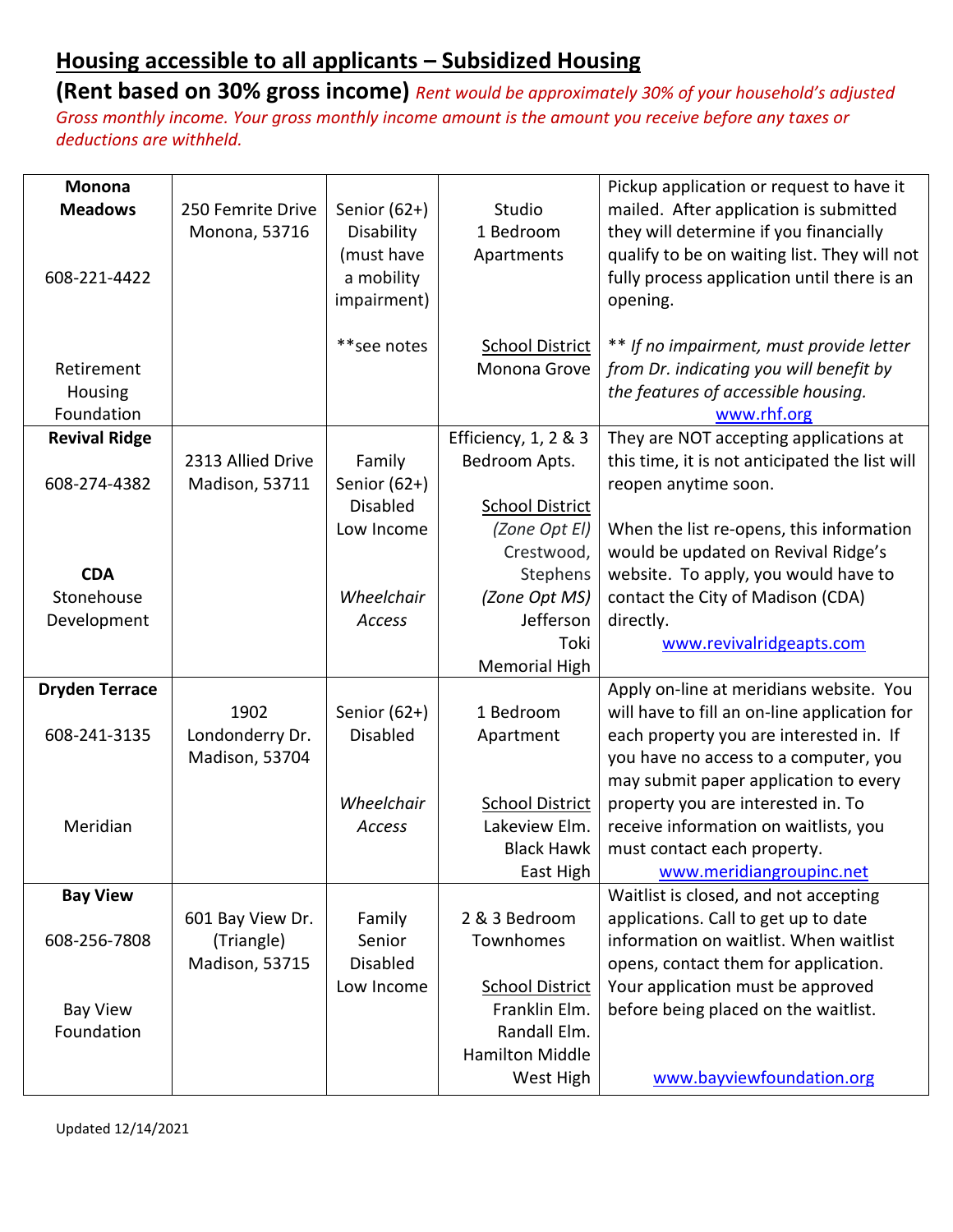**(Rent based on 30% gross income)** *Rent would be approximately 30% of your household's adjusted Gross monthly income. Your gross monthly income amount is the amount you receive before any taxes or deductions are withheld.*

| <b>Bram Hill</b>   |                 | Family               | 2 & 3 Bedroom          | Call to request application and              |
|--------------------|-----------------|----------------------|------------------------|----------------------------------------------|
|                    | 613 Bram Street | Low Income           | Townhomes              | information about their wait lists.          |
| 608-255-5751       | Madison, 53713  | Senior               |                        | Application must be approved before a        |
| Fax 608-442-       |                 | <b>Disabled</b>      | <b>School District</b> | person is placed on the wait list. A         |
| 8188               |                 |                      | Franklin Elm.          | person's preferences are taken into          |
|                    |                 |                      | Randall Elm.           | consideration when placed on waiting         |
|                    |                 |                      | <b>Hamilton Middle</b> | list.                                        |
|                    |                 |                      | (Optional)             |                                              |
|                    |                 |                      | East High,             |                                              |
|                    |                 |                      | La Follette,           |                                              |
|                    |                 |                      | West High,             |                                              |
|                    |                 |                      | Memorial               |                                              |
| Southridge         |                 |                      | 1 Bedroom              | Apply on-line at meridians website. You      |
| <b>Village</b>     | 1914-1918       | Senior $(62+)$       | Apartments             | will have to fill an on-line application for |
|                    | Post Rd.        | <b>Disabled</b>      |                        | each property you are interested in. If      |
|                    | Madison, 53713  |                      | <b>School District</b> | you have no access to a computer, you        |
| 608-273-2797       |                 |                      | Leopold Elm.           | may submit paper application to every        |
|                    |                 | Wheelchair           | Cherokee Middle        | property you are interested in. To           |
| Meridian           |                 | <b>Access</b>        | West High              | receive information on waitlists, you        |
|                    |                 |                      |                        | must contact each property.                  |
|                    |                 |                      |                        |                                              |
|                    |                 |                      |                        | www.meridiangroupinc.net                     |
| Southridge         |                 |                      |                        | Apply on-line at meridians website. You      |
| <b>Village</b>     | 2909 - 2965     | Family               | 2 & 3 Bedroom          | will have to fill an on-line application for |
|                    | Coho Street     | Low Income           | Townhomes              | each property you are interested in. If      |
|                    | Madison, 53713  | <b>Disabled</b>      |                        | you have no access to a computer, you        |
| 608-273-2797       |                 |                      | <b>School District</b> | may submit paper application to every        |
|                    |                 |                      | Leopold Elm.           | property you are interested in. To           |
| Meridian           |                 |                      | Cherokee Middle        | receive information on waitlists, you        |
|                    |                 |                      | West High              | must contact each property.                  |
|                    |                 |                      |                        |                                              |
|                    |                 |                      |                        | www.meridiangroupinc.net                     |
| <b>Fisher Taft</b> |                 |                      | 1 Bedroom              | Apply on-line at meridians website. You      |
| <b>Apartments</b>  | 2110 Fisher     | Senior $(62+)$       | Apartments             | will have to fill an on-line application for |
|                    | <b>Street</b>   | <b>Disabled</b>      |                        | each property you are interested in. If      |
|                    | Madison, 53713  |                      | <b>School District</b> | you have no access to a computer, you        |
|                    |                 |                      | Midvale & Lincoln      | may submit paper application to every        |
| 608-255-9133       |                 |                      | ΕL                     | property you are interested in. To           |
|                    |                 |                      | Cherokee Middle        | receive information on waitlists, you        |
| Meridian           |                 | Wheelchair<br>Access | (Zone Opt HS)          | must contact each property.                  |
|                    |                 |                      | East High              |                                              |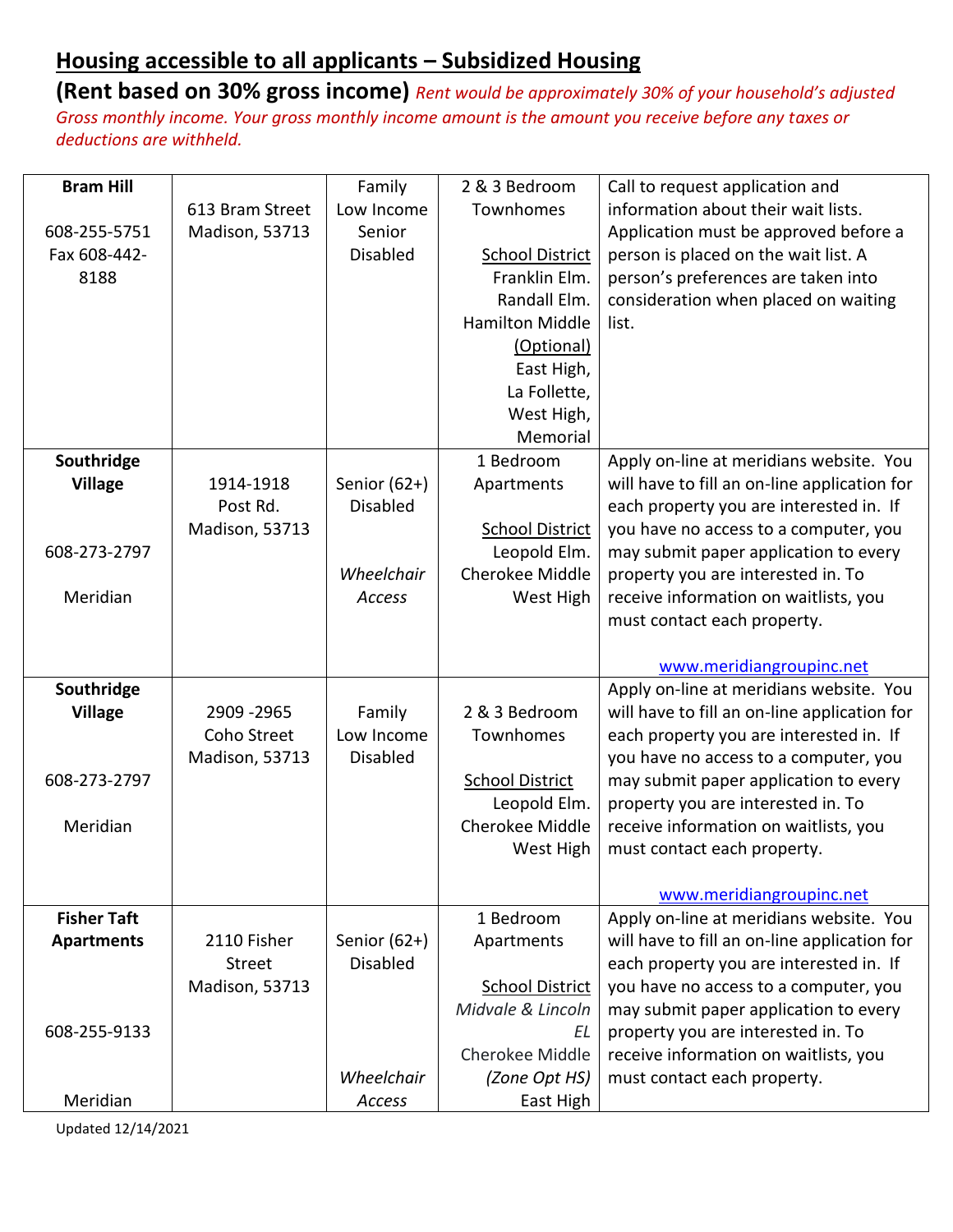|                       |                       |                 | La Follette High       |                                              |
|-----------------------|-----------------------|-----------------|------------------------|----------------------------------------------|
|                       |                       |                 | <b>Memorial High</b>   |                                              |
|                       |                       |                 | West High              |                                              |
|                       |                       |                 |                        | www.meridiangroupinc.net                     |
| <b>Capital Centre</b> |                       |                 | 1 Bedroom              | Apply on-line at meridians website. You      |
|                       | 333 W. Dayton St      | Senior (62+)    | Apartments             | will have to fill an on-line application for |
|                       | Madison, 53703        | <b>Disabled</b> |                        | each property you are interested in. If      |
| 608-255-5311          |                       |                 | <b>School District</b> | you have no access to a computer, you        |
|                       |                       |                 | Midvale & Lincoln      | may submit paper application to every        |
|                       |                       |                 | EI                     | property you are interested in. To           |
|                       |                       |                 | Cherokee Middle        | receive information on waitlists, you        |
|                       |                       |                 | (Zone Opt HS)          | must contact each property.                  |
| Meridian              |                       |                 | East High              |                                              |
|                       |                       |                 | La Follette High       |                                              |
|                       |                       |                 | <b>Memorial High</b>   | www.meridiangroupinc.net                     |
|                       |                       |                 | West High              |                                              |
| <b>Karabis</b>        |                       | <b>Disabled</b> | 1, 2 & 3 Bedroom       | Application must be completed on-line        |
| <b>Apartments</b>     | 201 S. Park Street    |                 | Apartments             | at the website listed below. There is a      |
|                       | <b>Madison, 53715</b> |                 |                        | separate waitlist for each housing           |
|                       |                       | All apts.       |                        | program. Priority is given to applicants     |
| 608-266-4675          |                       | have            | <b>School District</b> | who live, work or attend school in the       |
|                       |                       | Wheelchair      | Franklin EL            | City of Madison. On application you          |
|                       |                       | Access          | Randall EL             | must provide an address and will reject      |
|                       |                       |                 | <b>Hamilton MS</b>     | all applications with "homeless" listed      |
| (CDA)                 |                       |                 | West HS                | under address.                               |
|                       |                       |                 |                        |                                              |
|                       |                       |                 |                        | www.cityofmadison.com/dpced/housing          |
| <b>Parkside</b>       | 245 S. Park Street    | Senior $(62+)$  | 1 & 2 Bedroom          | Application must be completed on-line        |
| <b>Apartments</b>     | <b>Madison, 53715</b> | <b>Disabled</b> | Apartments             | at the website listed below. There is a      |
|                       |                       |                 |                        | separate waitlist for each housing           |
|                       | <b>AND</b>            |                 |                        | program. Priority is given to applicants     |
|                       |                       |                 |                        | who live, work or attend school in the       |
| 608-266-4675          | 802-824 W.            |                 | <b>School District</b> | City of Madison. On application you          |
|                       | <b>Washington Ave</b> | Wheelchair      | Franklin EL            | must provide an address and will reject      |
|                       | Madison, 53715        | Access          | <b>Randall EL</b>      | all applications with "homeless" listed      |
|                       |                       |                 | <b>Hamilton MS</b>     | under address.                               |
| (CDA)                 |                       |                 | West HS                |                                              |
|                       |                       |                 |                        | www.cityofmadison.com/dpced/housing          |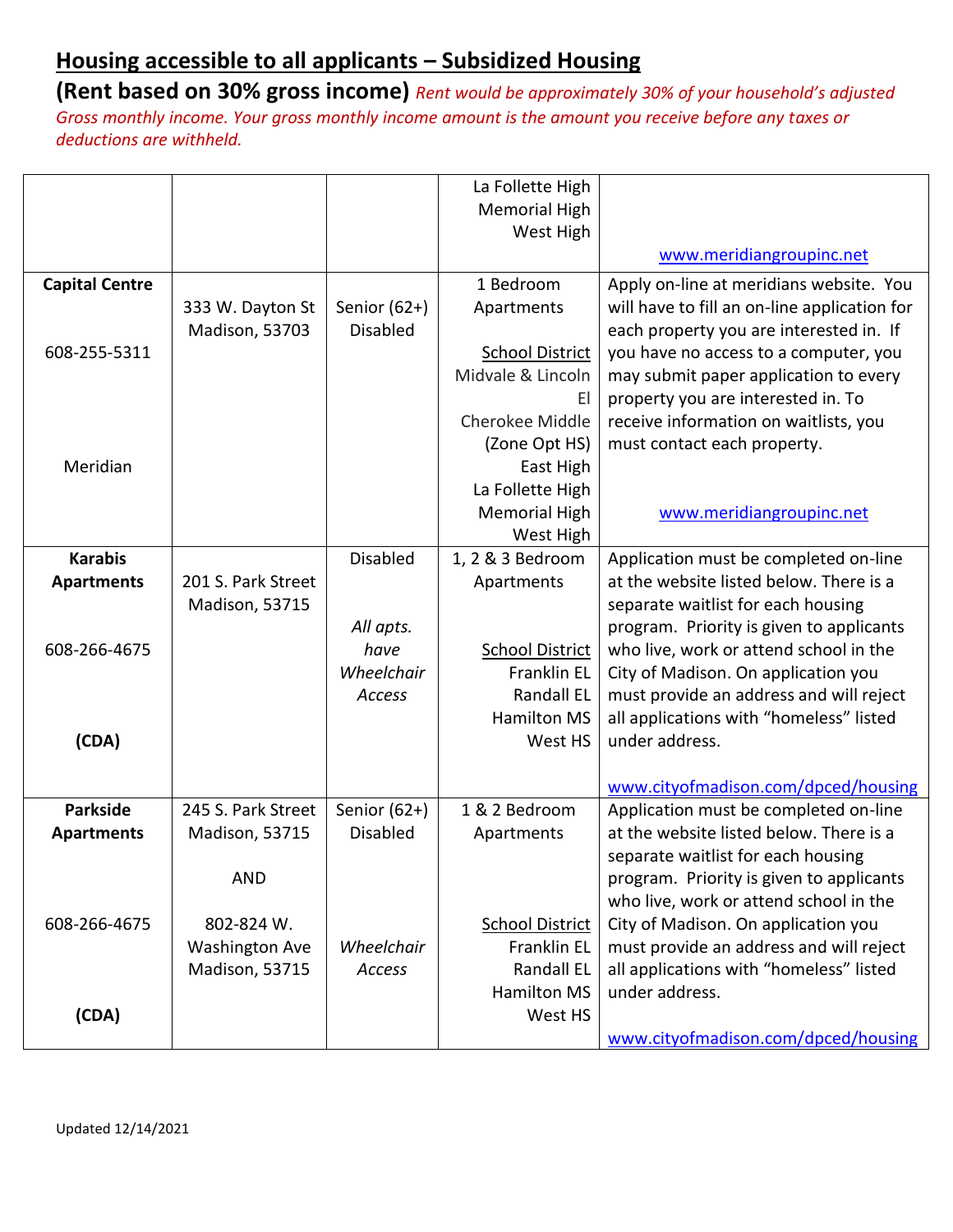| <b>Voss Haus</b>    |                                 |                 |                           | Apply on-line at meridians website. You      |
|---------------------|---------------------------------|-----------------|---------------------------|----------------------------------------------|
|                     | 6710                            | Senior (62+)    | 1 & 2 Bedroom             | will have to fill an on-line application for |
| 608-831-5990        | Elmwood Avenue                  | <b>Disabled</b> | Apartments                | each property you are interested in. If      |
|                     | Middleton, 53562                |                 |                           | you have no access to a computer, you        |
|                     |                                 | Wheelchair      | <b>School District</b>    | may submit paper application to every        |
| Meridian            |                                 | Access          | Elm Lawn Elm.             | property you are interested in. To           |
|                     |                                 |                 | <b>Kromrey MS</b>         | receive information on waitlists, you        |
|                     |                                 |                 | Middleton HS              | must contact each property.                  |
|                     |                                 |                 |                           |                                              |
|                     |                                 |                 |                           | www.meridiangroupinc.net                     |
| <b>Monona Hills</b> |                                 | Senior $(62+)$  | 1 Bedroom                 | Apply on-line at meridians website. You      |
|                     | 353 Owen Road                   | <b>Disabled</b> | Apartments                | will have to fill an on-line application for |
|                     | Monona 53716                    |                 |                           | each property you are interested in. If      |
| 608-221-8988        |                                 |                 |                           | you have no access to a computer, you        |
|                     |                                 |                 | <b>School District</b>    | may submit paper application to every        |
|                     |                                 |                 | Winnequah Elm.            | property you are interested in. To           |
| Meridian            |                                 | Wheelchair      | <b>Glacial Drumlin</b>    | receive information on waitlists, you        |
|                     |                                 | Access          | <b>MS</b>                 | must contact each property.                  |
|                     |                                 |                 | Monona Grove HS           | www.meridiangroupinc.net                     |
| Greenvale           |                                 |                 |                           | Contact property for waitlist info.          |
| <b>Apartments</b>   | 555 W. Madison                  | Senior (62+)    | 1 Bedroom                 | Application can be downloaded from           |
|                     | Cambridge,                      | <b>Disabled</b> | Apartments                | website listed below and/or contact          |
| 920-988-5332        | 53523                           |                 |                           | property to have one mailed/faxed. If        |
| Or                  |                                 |                 |                           | interested in more than one property,        |
| 1-800-346-8581      |                                 |                 | <b>School District</b>    | list additional properties on cover sheet    |
|                     |                                 |                 | Cambridge Schools         | and Manager will scan to other               |
| WI Mgmt. Co.        | Fax application                 |                 |                           | properties.                                  |
| (DCHA)              | 608-423-2317                    |                 |                           |                                              |
|                     |                                 |                 |                           | www.wisconsinmanagement.com                  |
| <b>Valley View</b>  |                                 |                 |                           | Contact property for waitlist info.          |
| <b>Apartments</b>   | 2610 Military                   | Senior $(62+)$  | 1 Bedroom                 | Application can be downloaded from           |
|                     | Road                            | <b>Disabled</b> | Apartments                | website listed below and/or contact          |
| 608-401-1155 Or     | <b>Cross Plains</b>             |                 |                           | property to have one mailed/faxed. If        |
| 1-800-346-8581      | 53528                           |                 | <b>School District</b>    | interested in more than one property,        |
|                     |                                 |                 | Park Elementary           | list additional properties on cover sheet    |
| WI Mgmt. Co.        | Fax application<br>608-401-1156 |                 | <b>Glacier Creek MS</b>   | and Manager will scan to other               |
| (DCHA)              |                                 |                 | Middleton/Cross<br>Plains | properties.                                  |
|                     |                                 |                 |                           | www.wisconsinmanagement.com                  |
|                     |                                 |                 |                           |                                              |
|                     |                                 |                 |                           |                                              |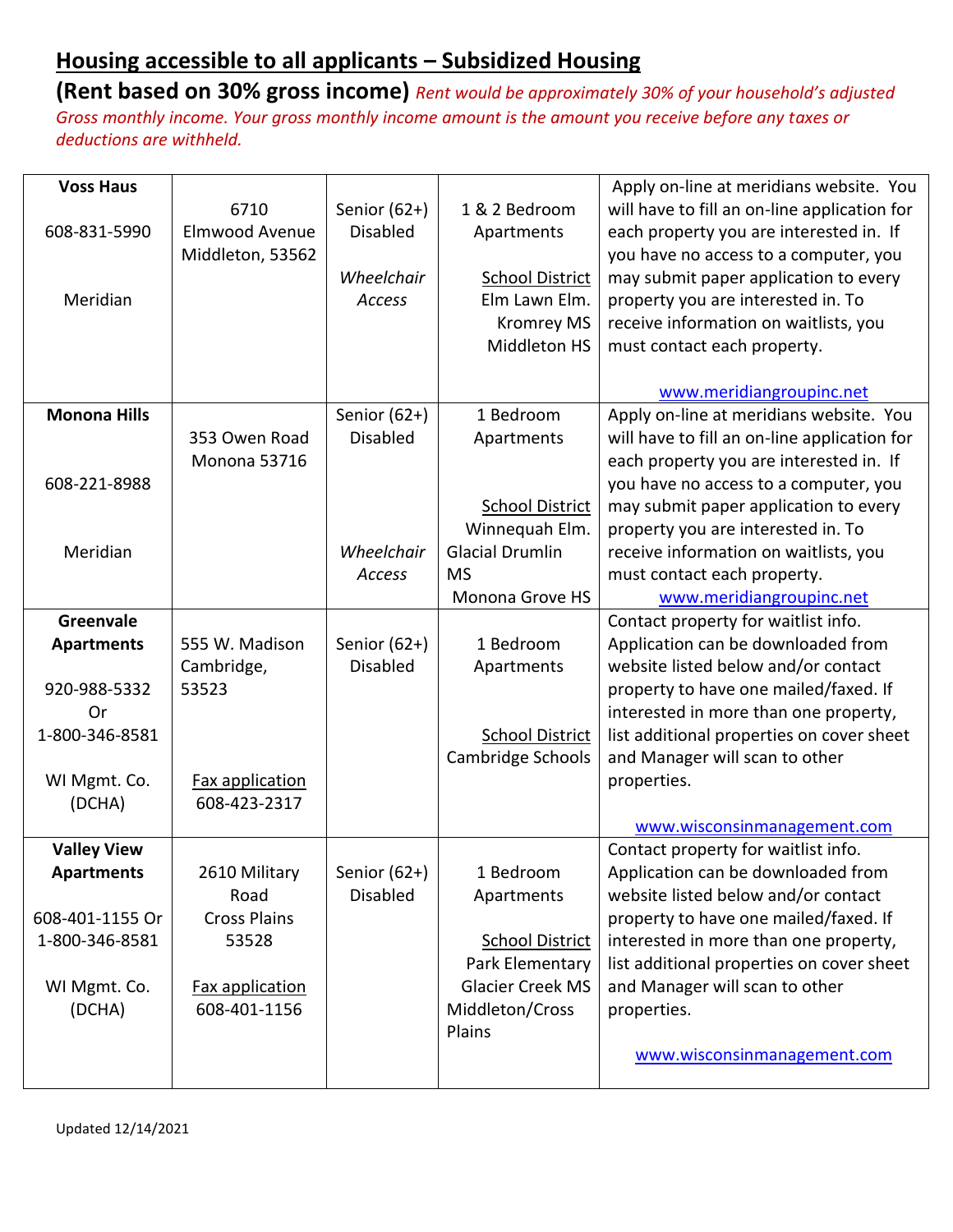| <b>Deerfield</b>        | 101-109               |                 | 1 & 2 Bedroom          | Call for application, openings/waiting list |
|-------------------------|-----------------------|-----------------|------------------------|---------------------------------------------|
| <b>Meadows</b>          | Washburn Road         | Senior $(62+)$  | Apartments             | info. Their website is under construction   |
|                         | Deerfield, 53531      | <b>Disabled</b> |                        | right now. Application must be approved     |
| 608-764-1190            |                       |                 | <b>School District</b> | to be placed on waiting list.               |
| Fax 608-784-            |                       |                 | Deerfield Elm.         |                                             |
| 2932                    |                       |                 | Deerfield Middle       |                                             |
| Horizon Mgmt.           |                       |                 | Deerfield High         |                                             |
| Group                   |                       |                 |                        | www.hmgapt.com                              |
| <b>Summerhill</b>       |                       |                 | 1 & 2 Bedroom          | Contact property for waitlist info.         |
| <b>Apartments</b>       | 205 Danbury           | Senior $(62+)$  | Apartments             | Application can be downloaded from          |
|                         | Court                 | <b>Disabled</b> |                        | website listed below and/or contact         |
| 608-401-1155            | Deforest, 53532       |                 |                        | property to have one mailed/faxed. If       |
| or                      |                       |                 | <b>School District</b> | interested in more than one property,       |
| 1-800-346-8581          |                       |                 | Eagle Point Elm        | list additional properties on cover sheet   |
|                         | Fax application       |                 | Deforest Middle        | and Manager will scan to other              |
| WI Mgmt. Co.            | 608-401-1156          |                 | Deforest High          | properties.                                 |
| (DCHA)                  |                       |                 |                        |                                             |
|                         |                       |                 |                        | www.wisconsinmanagement.com                 |
| <b>Marshall</b>         |                       |                 | 1 & 2 Bedroom          | Contact property for waitlist info.         |
| <b>Meadows</b>          | 428-432               | Senior $(62+)$  | Apartments             | Application can be downloaded from          |
|                         | <b>Farnham Street</b> | <b>Disabled</b> |                        | website listed below and/or contact         |
| 920-988-5332            | Marshall, 53559       |                 |                        | property to have one mailed/faxed. If       |
| Or                      |                       |                 |                        | interested in more than one property,       |
| 1-800-346-8581          | Fax application       |                 |                        | list additional properties on cover sheet   |
|                         | 608-423-2317          |                 |                        | and Manager will scan to other              |
| WI Mgmt. Co.            |                       |                 |                        | properties.                                 |
| (DCHA)                  |                       |                 |                        |                                             |
|                         |                       |                 |                        | www.wisconsinmanagement.com                 |
| <b>Parksite Village</b> |                       |                 | 2 & 3 Bedroom          | Call for application, openings/waiting list |
|                         | 111-113 Walter        | Family          | Townhomes              | info. Application must be approved to       |
| 608-776-3184            | Rd                    | Senior          |                        | be placed on waiting list.                  |
|                         | Mazomanie,            | <b>Disabled</b> | <b>School District</b> |                                             |
|                         | 53560                 | Low Income      | Black Earth EL, K-2    |                                             |
|                         |                       |                 |                        |                                             |
|                         |                       |                 | Mazomanie EL, 3-5      | No website                                  |
| <b>Weigel Group</b>     |                       |                 | WI Height MS           |                                             |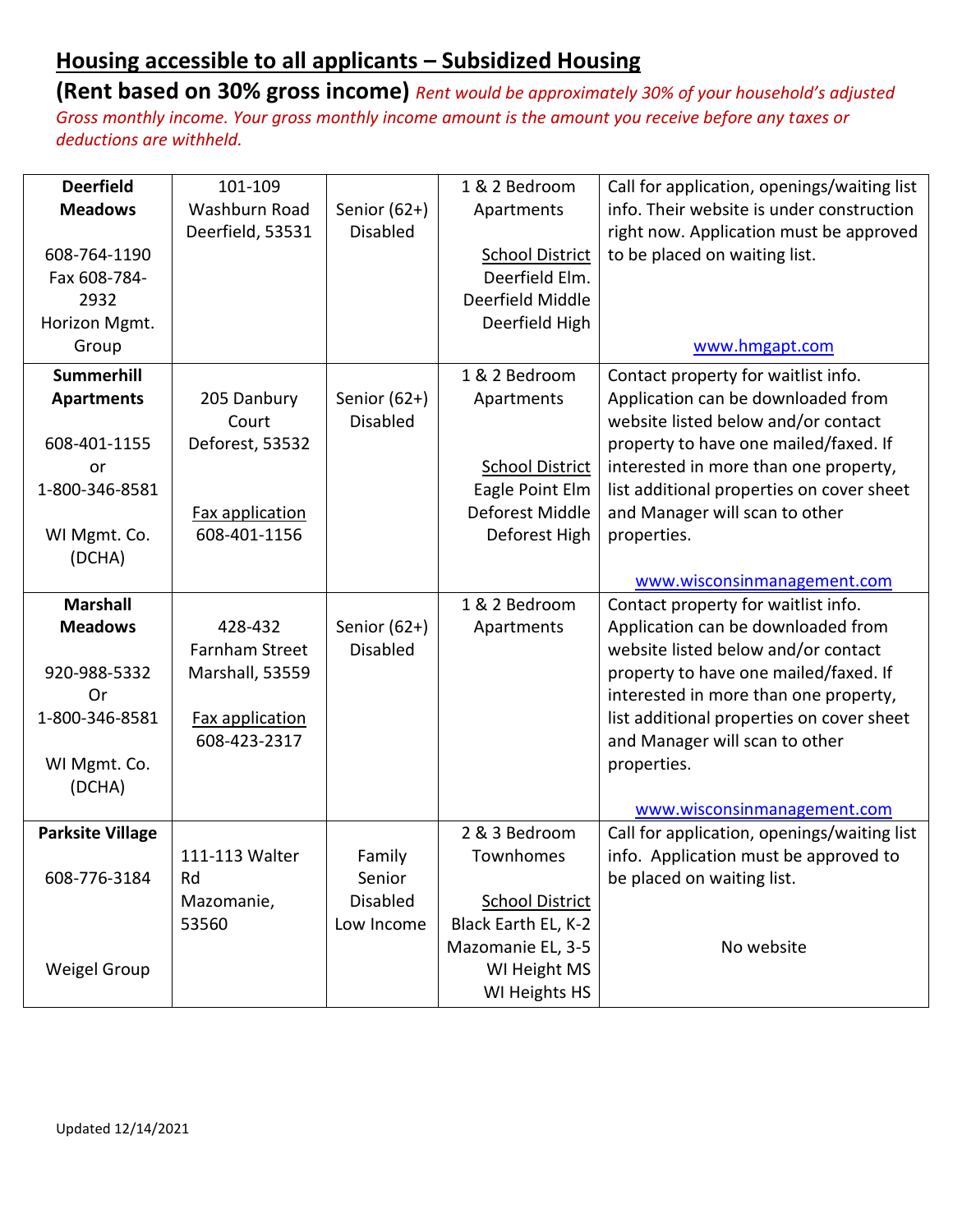| <b>Ironhorse</b>        |                   |                 |                        | Contact property for waitlist info.         |
|-------------------------|-------------------|-----------------|------------------------|---------------------------------------------|
| <b>Apartments</b>       | 104-142 Fourth St |                 | 1 Bedroom              | Application can be downloaded from          |
|                         | Mazomanie         |                 | Apartments             | website listed below and/or contact         |
| 608-401-1155            | 53560             |                 |                        | property to have one mailed/faxed. If       |
| or                      |                   |                 |                        | interested in more than one property,       |
| 1-800-346-8581          |                   |                 |                        | list additional properties on cover sheet   |
|                         | Fax application   |                 |                        | and Manager will scan to other              |
| WI Mgmt. Co.            | 608-401-1156      |                 |                        | properties.                                 |
| (DCHA)                  |                   |                 |                        |                                             |
|                         |                   |                 |                        |                                             |
|                         |                   |                 |                        | www.wisconsinmanagement.com                 |
| Mt. Horeb               | Various           | Family          | 2 & 3 Bedroom          | Call for application, openings/waiting list |
| <b>Duplexes</b>         | Addresses         | Low Income      |                        | info. Application must be approved to       |
|                         | Mt. Horeb, 53572  | Senior          |                        | be placed on waiting list.                  |
| 608-776-3184            | *18 residences    | <b>Disabled</b> | <b>School District</b> |                                             |
|                         |                   | Wheelchair      | Mt. Horeb Schools      | No Website                                  |
| <b>Weigel Group</b>     |                   | Access          |                        |                                             |
| <b>Maple Terrace</b>    |                   |                 | 1 Bedroom              | Apply on-line at meridians website. You     |
|                         | 115 Maple Court   | Senior $(62+)$  | Apartments             | will fill an on-line application for each   |
|                         | Mt. Horeb,        | <b>Disabled</b> |                        | property you are interested in. If you      |
| 608-437-4229            | 53572             |                 |                        | have no access to a computer, you may       |
|                         |                   |                 |                        | submit paper application to every           |
|                         |                   | Wheelchair      | <b>School District</b> | property you are interested in. To          |
| Meridian                |                   | Access          | Mt. Horeb Schools      | receive information on waitlists, you       |
|                         |                   |                 |                        | must contact each property.                 |
|                         |                   |                 |                        |                                             |
|                         |                   |                 |                        | www.meridiangroupinc.net                    |
| <b>Wright Place</b>     | 204-208           |                 | Studio & 1             | Download application from website           |
| <b>Apartments</b>       | Durtschi Drive    | Senior $(62+)$  | Bedroom                | and/or call to request an application.      |
|                         | Mt. Horeb, 53572  | <b>Disabled</b> | Apartments             | Send completed application with all         |
| 608-437-2088            |                   |                 |                        | required documents to 204 Durtschi          |
|                         |                   |                 |                        | Drive, Mt. Horeb, and/or drop off           |
| <b>Cardinal Capital</b> |                   |                 | <b>School District</b> | application/documents at site.              |
| Mgmt.                   |                   |                 | Mt. Horeb Schools      |                                             |
|                         |                   |                 |                        |                                             |
|                         |                   |                 |                        | www.cardinalcapital.us                      |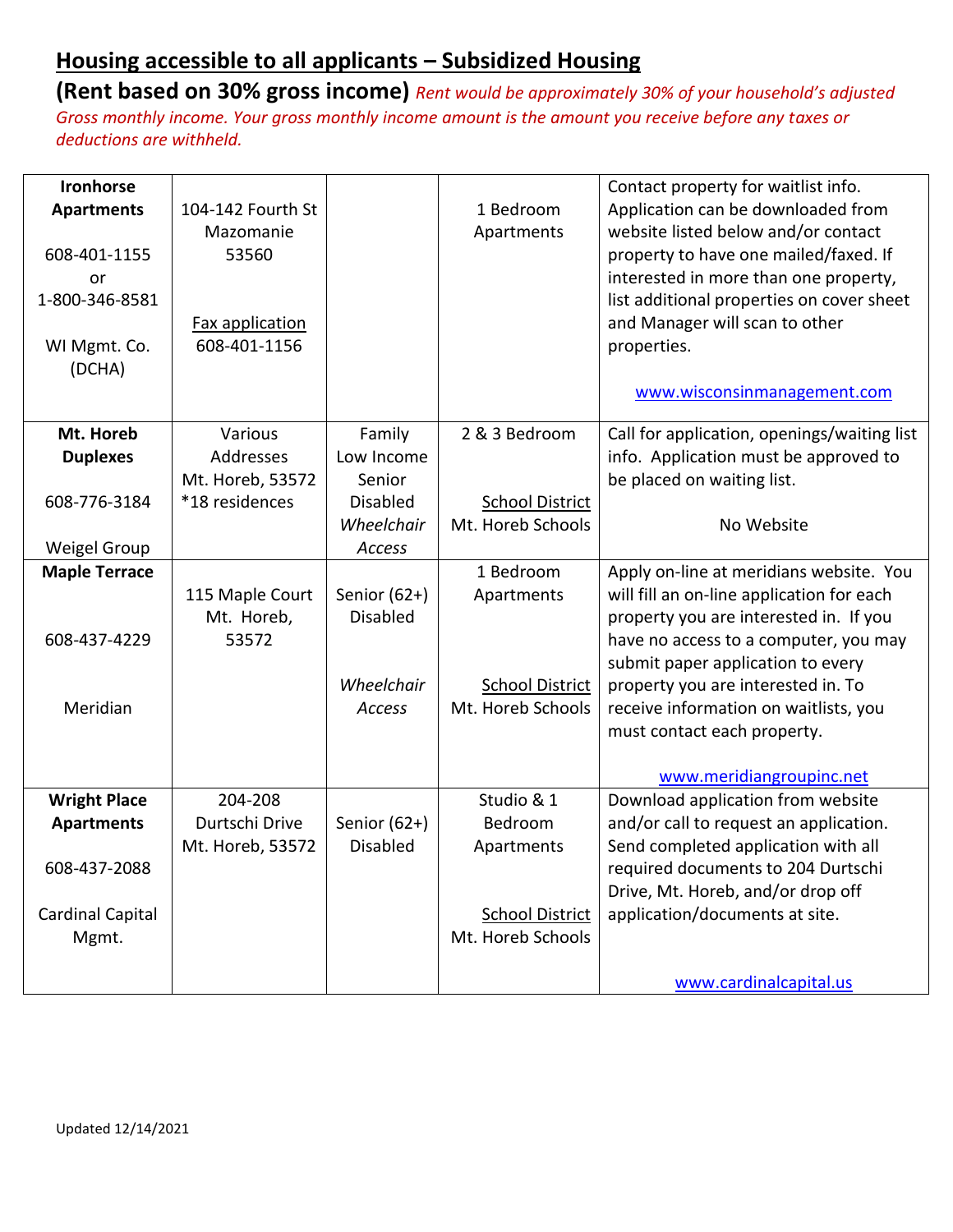| <b>Genesis</b><br><b>Housing</b><br>608-835-8600<br>Broihahn Mgmt.<br>& Consulting LLC | 210 Park Street<br>Oregon, 53575 | Senior (62+)<br><b>Disabled</b>   | 2 Bedroom<br>Apartments     | Application available on website, or call<br>property to have mailed, faxed or can be<br>picked up at 230 S. Oak Street. While<br>they process your application, you will<br>be placed on waiting list. *Rental<br>assistance is based on 30% of your<br>income. Rental Assistance only upon<br>availability.<br>Rates w/o rental assistance<br>\$534 to \$630 minus medical expenses<br>All utilities included<br>www.genesishousinginc.org                                               |
|----------------------------------------------------------------------------------------|----------------------------------|-----------------------------------|-----------------------------|--------------------------------------------------------------------------------------------------------------------------------------------------------------------------------------------------------------------------------------------------------------------------------------------------------------------------------------------------------------------------------------------------------------------------------------------------------------------------------------------|
| <b>Genesis</b>                                                                         |                                  |                                   | 1 & 2 Bedroom               | Application available on website, or call                                                                                                                                                                                                                                                                                                                                                                                                                                                  |
| <b>Housing</b><br>608-835-8600<br>Broihahn Mgmt.<br>& Consulting LLC                   | 240 Waterman St<br>Oregon, 53575 | Senior $(62+)$<br><b>Disabled</b> | Apartments                  | property to have mailed, faxed or can be<br>picked up at 230 S. Oak Street. While<br>they process your application, you will<br>be placed on waiting list. *Rental<br>assistance is based on 30% of your<br>income. Rental Assistance only upon<br>availability.<br>Rates w/o rental assistance<br>1 Bedroom \$476 - \$575<br>1 Bedroom \$509 - \$605 (Handicap Access)<br>2 Bed - \$534 to \$630<br>Rent is minus medical expenses<br>All utilities included<br>www.genesishousinginc.org |
| <b>Genesis</b>                                                                         |                                  |                                   |                             | Application available on website, or call                                                                                                                                                                                                                                                                                                                                                                                                                                                  |
| <b>Housing</b>                                                                         | 230 S. Oak St.<br>Oregon, 53575  | Senior $(62+)$<br><b>Disabled</b> | 1 & 2 Bedroom<br>Apartments | property to have mailed, faxed or can be<br>picked up at 230 S. Oak Street. While<br>they process your application, you will<br>be placed on waiting list. *Rental                                                                                                                                                                                                                                                                                                                         |
| 608-835-8600                                                                           |                                  |                                   |                             | assistance is based on 30% of your                                                                                                                                                                                                                                                                                                                                                                                                                                                         |
| Broihahn Mgmt.<br>& Consulting LLC                                                     |                                  |                                   |                             | income. Rental Assistance only upon<br>availability.<br>Rates w/o rental assistance<br>1 Bedroom \$476 - \$575<br>1 Bedroom \$509 - \$605 (Handicap Access)<br>2 Bed - \$534 to \$630                                                                                                                                                                                                                                                                                                      |
|                                                                                        |                                  |                                   |                             | Rent is minus medical expenses                                                                                                                                                                                                                                                                                                                                                                                                                                                             |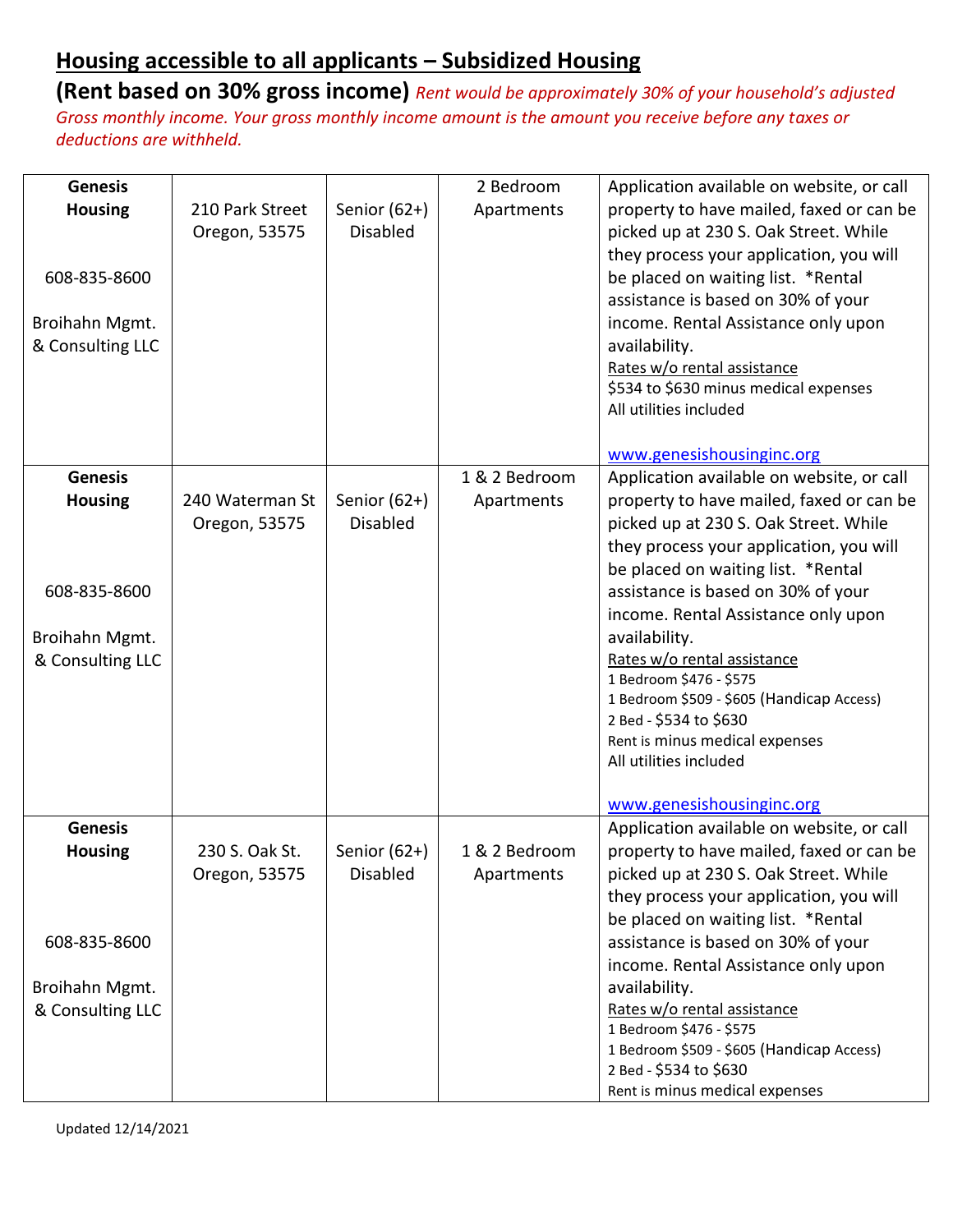|                                                                                                           |                                                                                   |                                                           |                                                                                                               | All utilities included                                                                                                                                                                                                                                                                                                          |
|-----------------------------------------------------------------------------------------------------------|-----------------------------------------------------------------------------------|-----------------------------------------------------------|---------------------------------------------------------------------------------------------------------------|---------------------------------------------------------------------------------------------------------------------------------------------------------------------------------------------------------------------------------------------------------------------------------------------------------------------------------|
|                                                                                                           |                                                                                   |                                                           |                                                                                                               | www.genesishousinginc.org                                                                                                                                                                                                                                                                                                       |
| <b>Greenspire Apts</b><br>608-873-7855                                                                    | 924 Jackson St,<br>Stoughton, WI<br>53589                                         | Senior $(62+)$<br><b>Disabled</b>                         | 1 & 2 Bedrooms                                                                                                | Contact property for waitlist info. Walk<br>in's welcome. Difficult to reach by<br>phone.                                                                                                                                                                                                                                       |
| <b>Park Vernon</b><br><b>Apartments</b><br>608-575-4130<br>or<br>1-800-346-8581<br>WI Mgmt. Co.<br>(DCHA) | 1601-1649<br>Vernon Street<br>Stoughton, 53589<br>Fax application<br>608-205-6757 | Senior $(62+)$<br><b>Disabled</b>                         | 1 & 2 Bedrooms                                                                                                | Application can be downloaded from<br>website listed below and/or contact<br>property to have one mailed/faxed. If<br>interested in more than one property,<br>list additional properties on cover sheet<br>and Manager will scan to other<br>properties.                                                                       |
|                                                                                                           |                                                                                   |                                                           |                                                                                                               | www.wisconsinmanagement.com                                                                                                                                                                                                                                                                                                     |
| <b>Mapletree</b><br><b>Apartments</b><br>608-575-4130<br>or<br>1-800-346-8581<br>WI Mgmt. Co.<br>(DCHA)   | 1650 Hanson Rd.<br>Stoughton, 53589<br>Fax application<br>608-205-6757            | Senior (62+)<br><b>Disabled</b>                           | 1 Bedroom<br>Apartments                                                                                       | Contact property for waitlist info.<br>Application can be downloaded from<br>website listed below and/or contact<br>property to have one mailed/faxed. If<br>interested in more than one property,<br>list additional properties on cover sheet<br>and Manager will scan to other<br>properties.<br>www.wisconsinmanagement.com |
| <b>Colonial View</b><br><b>Apartments</b><br>608-837-3174<br>Independently<br>Owned                       | 601 Thomas Dr.<br>Sun Prairie,<br>53590                                           | Senior $(62+)$<br><b>Disabled</b><br>Wheelchair<br>Access | 1 Bedroom<br>Apartments<br><b>School District</b><br>Eastside EL<br><b>Cardinal Heights</b><br>Sun Prairie HS | Contact property for waitlist info.<br>Application can be downloaded from<br>website listed below and/or contact<br>property to have one mailed/faxed.<br>After application is processed &<br>approved, you will be placed on wait list.                                                                                        |
|                                                                                                           |                                                                                   |                                                           |                                                                                                               | www.colonialview.org                                                                                                                                                                                                                                                                                                            |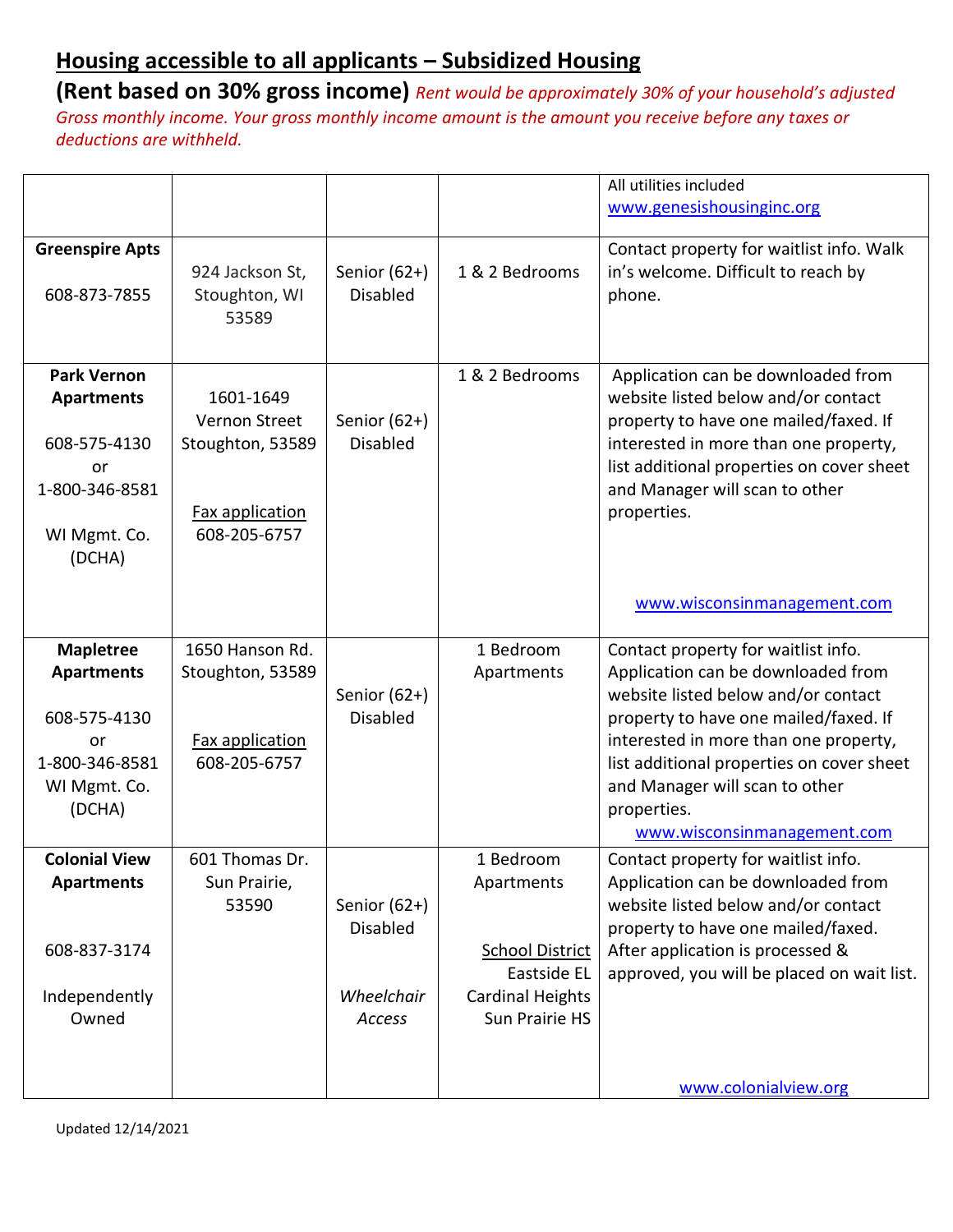**(Rent based on 30% gross income)** *Rent would be approximately 30% of your household's adjusted Gross monthly income. Your gross monthly income amount is the amount you receive before any taxes or deductions are withheld.*

| <b>Park Verona</b><br><b>Apartments</b><br>608-575-4130<br>Or<br>1-800-346-8581<br>WI Mgmt. Co.<br>(DCHA) | 506 W. Verona<br>Rd<br>Verona, 53593                              | Senior $(62+)$<br><b>Disabled</b>                                            | 1 & 2 Bedroom<br>Apartments<br><b>School District</b><br>Sugar Creek Elm.<br><b>Badger Ridge MS</b><br>Verona HS | Contact property for waitlist info.<br>Application can be downloaded from<br>website listed below and/or contact<br>property to have one mailed/faxed. If<br>interested in more than one property,<br>list additional properties on cover sheet<br>and Manager will scan to other<br>properties. |
|-----------------------------------------------------------------------------------------------------------|-------------------------------------------------------------------|------------------------------------------------------------------------------|------------------------------------------------------------------------------------------------------------------|--------------------------------------------------------------------------------------------------------------------------------------------------------------------------------------------------------------------------------------------------------------------------------------------------|
| <b>Village Glenn</b>                                                                                      | 300, 310, 400, 410                                                |                                                                              | 1 & 2 Bedroom                                                                                                    | www.wisconsinmanagement.com<br>Contact property for waitlist info.                                                                                                                                                                                                                               |
| <b>Apartments</b><br>608-592-5005<br>Or<br>1-800-346-8581<br>WI Management<br>(DCHA)                      | O'Malley St.<br>Waunakee 53597<br>Fax application<br>608-592-5005 | Senior $(62+)$<br><b>Disabled</b>                                            | Apartments                                                                                                       | Application can be downloaded from<br>website listed below and/or contact<br>property to have one mailed/faxed. If<br>interested in more than one property,<br>list additional properties on cover sheet<br>and Manager will scan to other<br>properties.<br>www.wisconsinmanagement.com         |
| <b>Generations at</b><br><b>Union Corners</b>                                                             | 2507 Winnebago<br>street<br><b>Madison WI</b>                     | <b>Families</b><br>with a                                                    | 2 & 3 bedroom<br>apartments<br>Lowell, O'Keefe                                                                   | Call 608-242-4400 or email<br>faugustine@gormanusa.com for an<br>application or stop in at the office at                                                                                                                                                                                         |
| 608-242-4400                                                                                              |                                                                   | relative<br>serving as a<br>caregiver<br>for their<br>relatives'<br>children | middle school,<br>East High school,<br>near major bus<br>stop                                                    | 2418 Winnebago street.                                                                                                                                                                                                                                                                           |
| Normandy<br><b>Square Senior</b><br><b>Apartments</b>                                                     | 6509 Normandy<br>lane<br><b>Madison WI</b>                        | Senior<br>housing                                                            | 1 & 2 bedroom<br>apartments                                                                                      | Call or walk in for an application                                                                                                                                                                                                                                                               |
| 608-841-1888                                                                                              |                                                                   |                                                                              |                                                                                                                  |                                                                                                                                                                                                                                                                                                  |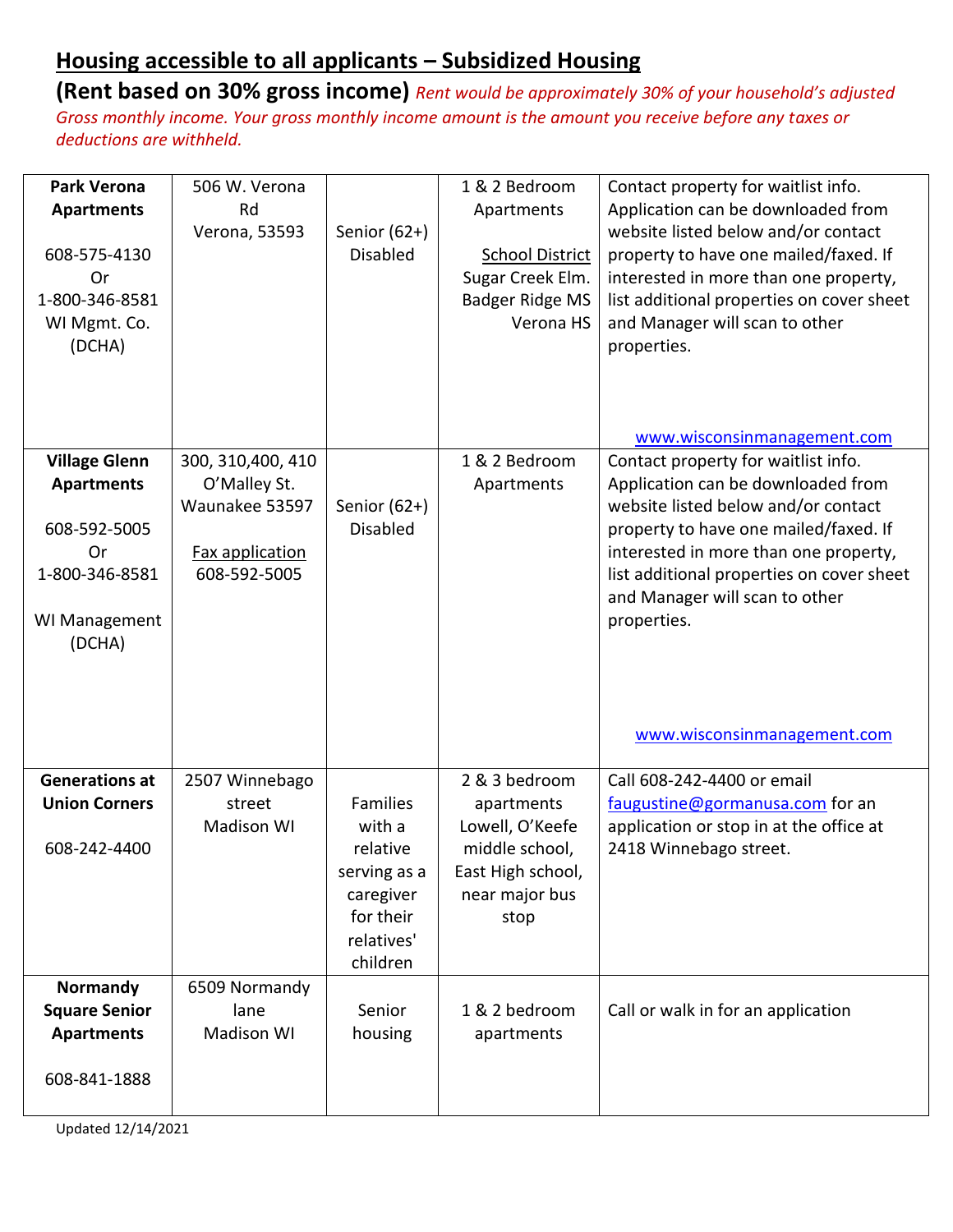| <b>Maple Grove</b><br><b>Commons</b><br>608-467-3185<br>maplegroveleasi<br>ng@gmail.com | 3021 Maple<br>Valley Dr #101<br>Madison, WI<br>53719            | Family<br>Low Income<br>Senior<br><b>Disabled</b><br>Wheelchair<br>Access | 1-3 Bedroom<br>Apartments | Pet friendly, in apartment washer dryer<br>combo, fitness room, community room,<br>elevators, secured entry 24 hour<br>emergency Maintenace service. Water,<br>sewer, garbage and gas are included<br>with rent. Can rent garage staff for a fee.<br>Apply by calling, emailing or stopping in<br>the office.  |
|-----------------------------------------------------------------------------------------|-----------------------------------------------------------------|---------------------------------------------------------------------------|---------------------------|----------------------------------------------------------------------------------------------------------------------------------------------------------------------------------------------------------------------------------------------------------------------------------------------------------------|
| <b>Fair Oaks</b>                                                                        | 144 S. Fair Oaks                                                |                                                                           |                           |                                                                                                                                                                                                                                                                                                                |
| <b>Apartments</b>                                                                       | ave                                                             | Family                                                                    | 1-2 Bedroom               | Pet friendly, in apartment washer dryer                                                                                                                                                                                                                                                                        |
| 608-867-2327<br>Fairoaks@stone<br>housedevelopm<br>ent.com<br>Fax 608-251-              | <b>Madison WI</b><br>53704                                      | Low Income<br>Veteran                                                     | Apartments                | combo, free internet, free storage,<br>business center, community gardens,<br>community lounge, grilling stations, on<br>site management, playground, 24 hr<br>fitness center.                                                                                                                                 |
| 6077                                                                                    |                                                                 |                                                                           |                           | Apply by calling, emailing or stopping in                                                                                                                                                                                                                                                                      |
| <b>The Grove</b><br><b>Apartments</b><br>Ccooper@msph<br>ousing.com<br>608-286-1456     | 205 Cottage<br>grove road<br><b>Madison WI</b><br>53716         | Family                                                                    | 1-3 Bedrooms              | Rents range from $$483.00 * - $2.090.00$<br>* Some rent brackets and unit<br>availability is limited and wait list are in<br>place.                                                                                                                                                                            |
| Valor on<br>Washington<br>TMatkom@gor<br>manusa.com<br>608-454-4001                     | 1322 East<br>Washington<br>Avenue<br><b>Madison WI</b><br>53703 | <b>Families</b><br>Veterans<br><b>Disabled</b>                            | 2-3 bedrooms              | 59 units, two- and three-bedrooms<br>30%, 50%, 60%, market rate units<br>8 Project-Based Vouchers<br>Multifamily with Veterans Preference<br>Community Room + Underground<br>Parking + Fitness Center + Onsite<br>Leasing Office + Playground + Storage<br>Units + Community Patio In-Unit Washer<br>and Dryer |